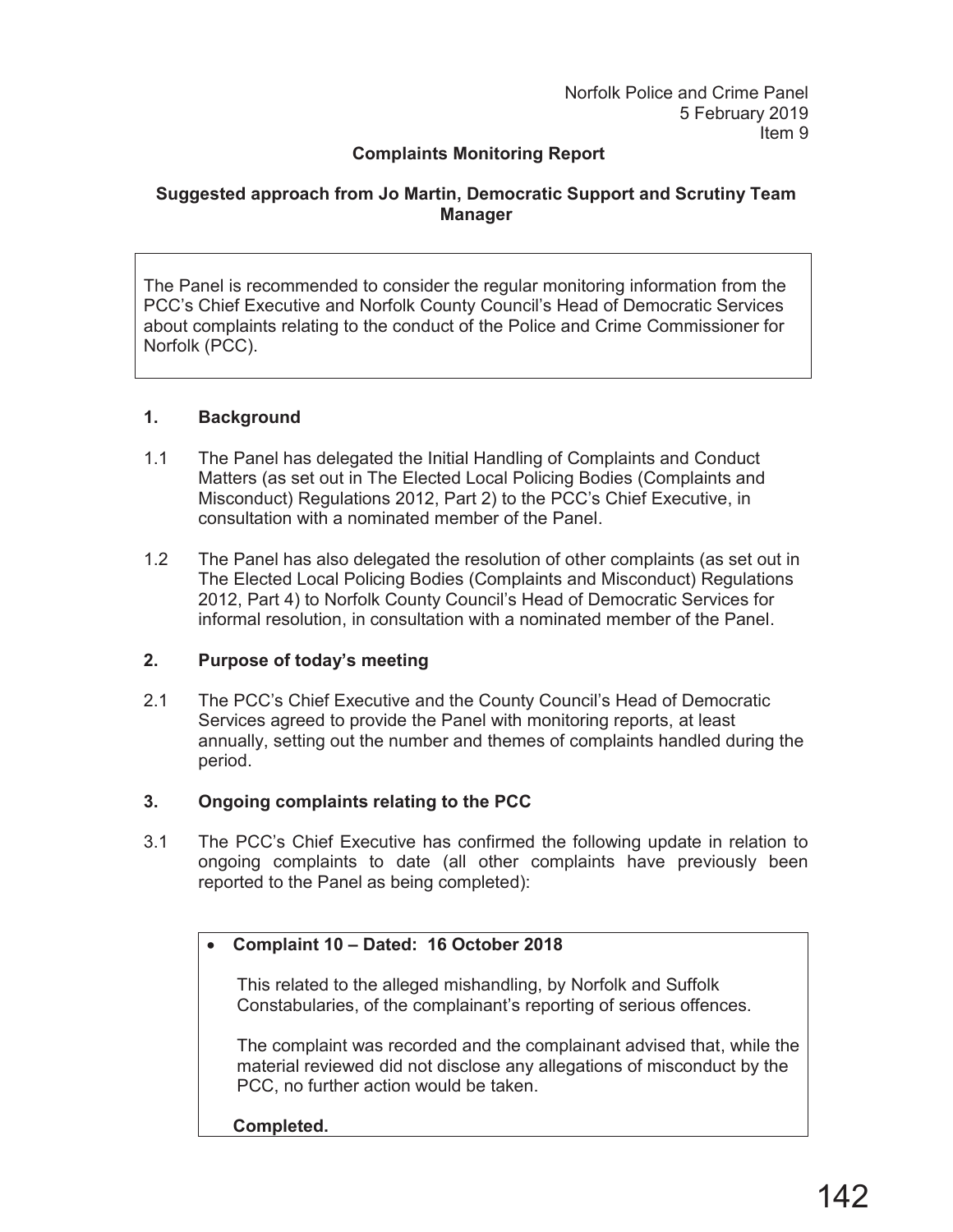## x **Complaint 11 ± Dated: 5 December 2018**

This related to the alleged mishandling of the complainant's reporting of serious police misconduct.

The complaint was recorded and the complainant advised that, while the material reviewed did not disclose any allegations of misconduct by the PCC, no further action would be taken. In respect of their complaint about staff at OPCCN, the complainant was advised that this would be dealt with by a separate process and they would be advised of the outcome in due course.

#### **Completed.**

## **4. OPCCN Freedom of Information Requests**

- 4.1 As background information for the Panel, the PCC's Chief Executive has also confirmed that since the Panel's last monitoring report (June 2018), 17 FOI (Freedom of Information) requests have been received. The main themes of the FOI requests are:
	- Women Victim's Services grants
	- Electoral Fraud
	- Police and Crime Plan
	- Council Tax budget
	- OPCCN financial costs
	- **Electoral Fraud**
	- Case for Change costs
	- Software used for Complaints handling
	- OPCCN Expenditure over £500
	- Use of SAP software
	- Recording of telephone calls
	- CoPaCC membership
	- Political Party Conference attendance
	- Motorist offences in Trowse
	- Advertising costs for vacant roles
	- Financial allocation to force and OPCCN
	- Third Party Hate Crime Centre grants
- 4.2 The PCC's Chief Executive will attend the meeting to respond to any questions that the Panel may have.

#### **5. Complaints and FOI requests relating to the Panel**

5.1 Norfolk County Council's Head of Democratic Services has confirmed that no further complaints or FOI requests relating to the Panel have been received since the last monitoring report.

#### **6. Action**

6.1 The Panel is recommended to consider the regular monitoring information.